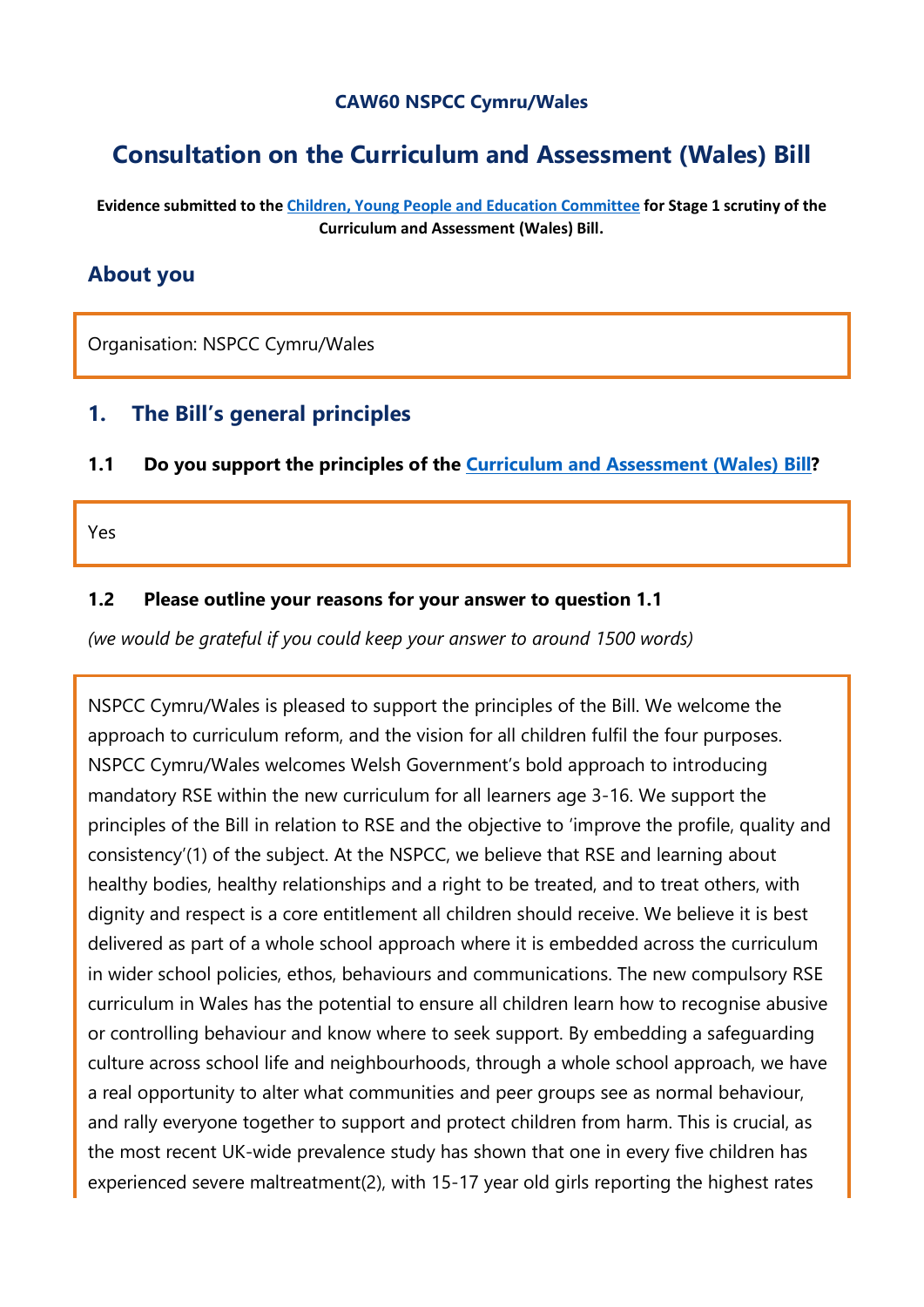of sexual abuse(3). It is estimated that roughly a third of all child sexual abuse is perpetrated by peers(4) and the Office for National Statistics (ONS) crime figures affirm that women were nearly four times more likely to be a survivor of sexual assault in childhood than men(5). We are however concerned that there is no commitment to RSE for post-16 learners. This is concerning as it is not only a critical time for young people's learning and experience, but post-16 it is the most likely age (between 16-19) that young people experience abuse in their relationships(6). NSPCC Cymru/Wales would like to see this addressed and post-16 RSE be provided for learners.

One of the four purposes of the curriculum is for learners to grow as healthy, confident individuals who are able to build relationships based on mutual trust and respect, and know how to find information and support to keep safe and well. RSE is an essential vehicle for this to be realised and without access to mandatory RSE, it is unlikely that all learners will be able to secure the key characteristics of the four purposes. RSE needs to provide a platform for learners to develop the knowledge and skills to form, recognise and maintain a range of healthy relationships, as well as recognise unhealthy relationships. For this to happen, children need to understand that under the United Nations Convention on the Rights of the Child (UNCRC) (Article 19) they have a right to safety, be equipped with information and language to recognise all forms of abusive or controlling behaviour, and have the confidence to speak to a trusted adult if they are worried or concerned. However, for this to be successful, NSPCC Cymru/Wales strongly believes that safeguarding needs to be strengthened on the face of the Bill.

NSPCC Cymru/Wales is supportive of the Bill which requires schools to encompass the core learning, as set out in the RSE Code in their curriculum, which will be supplemented by statutory guidance. While we welcome that the core learning in the RSE Code is designed to be explicit, it currently offers very little clarity about the remit of the RSE Code and statutory guidance. While the 6 thematic areas and their brief summaries (included in the Curriculum for Wales Guidance) are a good starting point, they are much too vague and lack specific detail of which developmentally appropriate topics should be covered within each theme. We are concerned that this lack of detail will create an inconsistent approach and further perpetuate unequal levels of RSE provision. RSE is a vast, complex and broad topic, so NSPCC Cymru/Wales believes, that schools will need a clear RSE Code, which includes comprehensive and detailed content on the six thematic areas supplemented with statutory guidance on how to build developmentally appropriate, trauma-informed content with children and young people. This will offer greater consistency for schools, parents/carers and learners on the developmentally appropriate areas that must be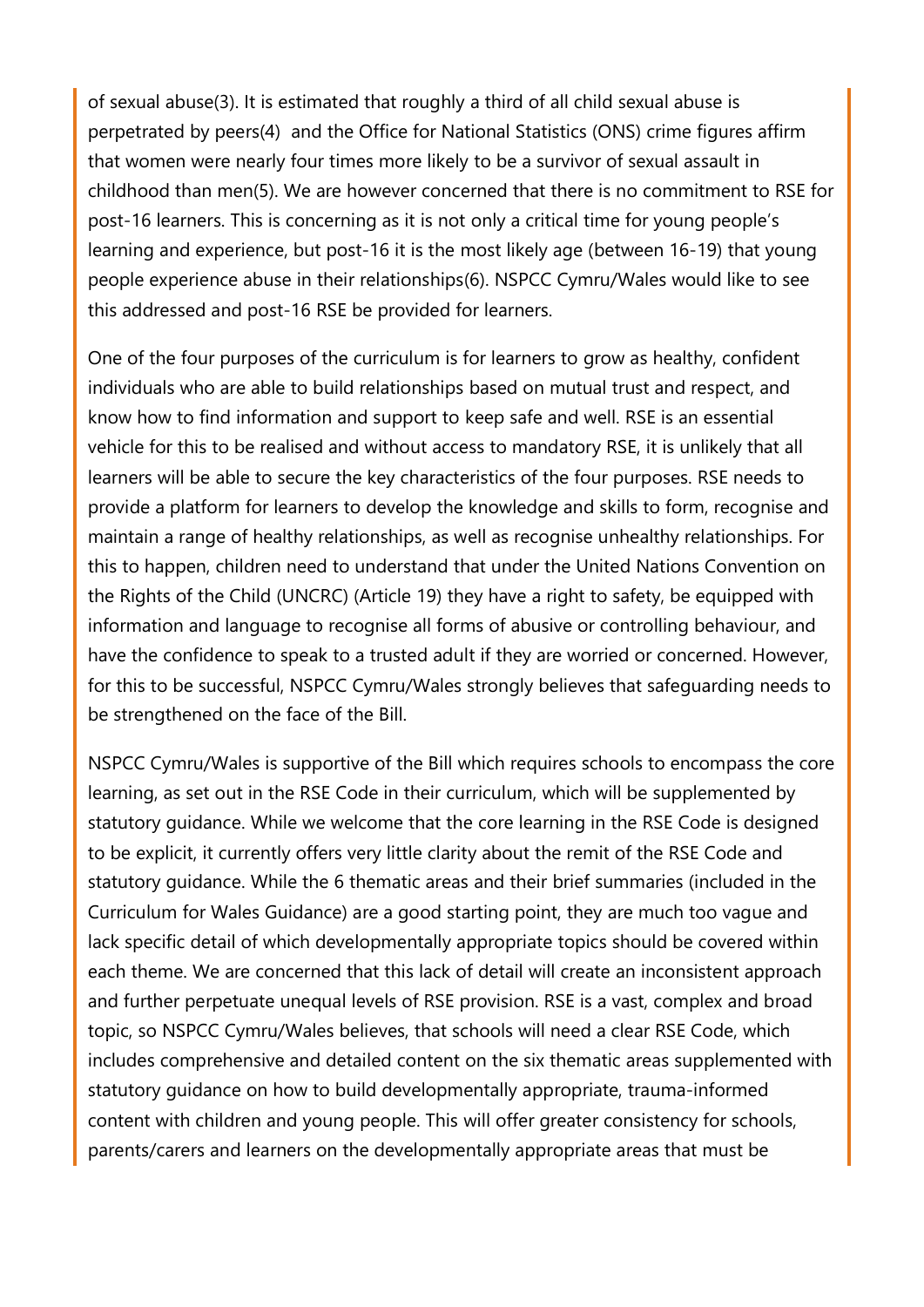designed and delivered within this mandatory element. There is also a lack of clarity about the statutory guidance, in terms of its purpose and what it should include and cover.

As 1 in 5 children experience severe maltreatment in their childhood(7), NSPCC Cymru/Wales feels there are some important safeguarding topics that must be included or expanded on within the RSE Code:

Violence, safety and support:

NSPCC Cymru/Wales welcomes the emphasis on protection and prevention and we are particularly pleased to see the emphasis on young people having the confidence to speak out and seek support for any abuse experienced. Research shows that it is very difficult for children to speak out about abuse or neglect, with many taking an average of 7 years to disclose, and some never telling anyone what has happened to them(8). Giving children the confidence to speak out means they will get help and support earlier, preventing further harm. However, NSPCC Cymru/Wales feels that it's vital that additional safeguarding themes are included; all areas of maltreatment, including physical, sexual, and emotional abuse, neglect, and persistent harmful household environments such as domestic and substance misuse, as well as maltreatment outside of the family home including sexual or criminal exploitation, peer on peer abuse, and how these issues intersect with online mediums. The NSPCC has produced a large number of evidence based resources to support children's learning, both at primary and secondary school, which demonstrates how to address these sensitive subjects in a developmentally appropriate way. This includes our Speak Out Stay Safe programme(9), PANTS resources (The Underwear Rule)(10) and Keeping Learners Safe(11) (see Q6 for more details on NSPCC resources).

## Relationships:

NSPCC Cymru/Wales feels it is important for young people to learn about respect and tolerance; boundaries, and factors which can affect relationships. This should include a focus on domestic abuse, substance abuse, non-consensual image sharing (i.e. sexting), staying safe online, and the harmful effects of pornography. Research indicates that 1 in 25 primary school children surveyed by the NSPCC and LGfL Digisafe have been sent or shown a naked or semi-naked image by an adult, while 1 in 20 have been sent a naked or semi-naked image by another young person(12). 12% of young people in the survey video-chatted with someone they had not met face to face(13).

How children conduct relationships online needs to be a core issue addressed within the RSE Code. It is important that children are taught about consent (including when it is or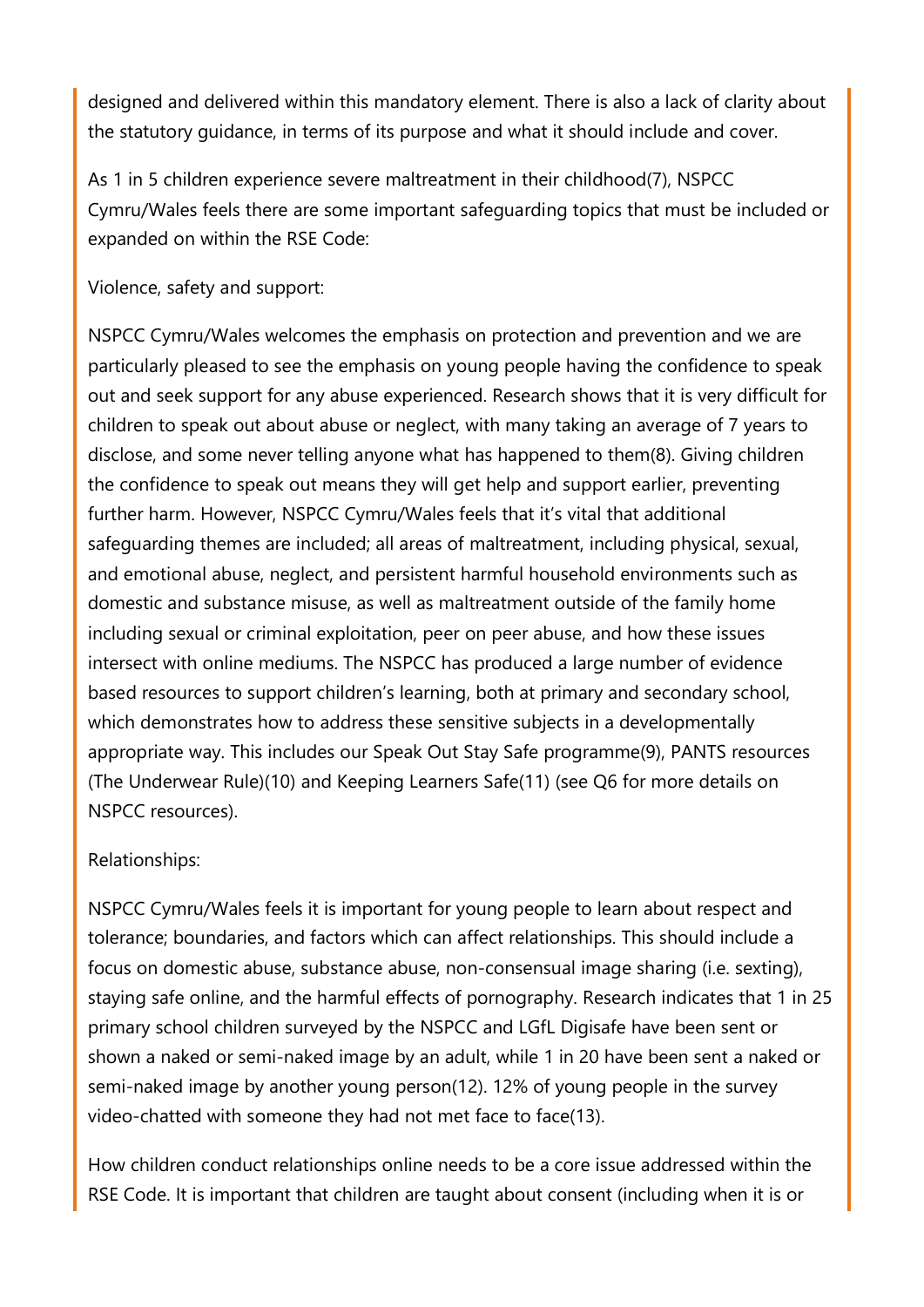isn't possible to consent – e.g. power dynamics, and coercion) and that sharing images of someone without their consent is abuse; are supported to think critically about content they may see online in order to understand what healthy or unhealthy behaviour looks like; and are supported to develop the skill-set to assess what kind of online contact might be inappropriate or harmful and recognise when they should seek help.

### Bodies and body image:

Within this theme, it is important that children learn the language to identify body parts; to understand the physical and emotional changes that occur through puberty and growing up; identify what a safe and healthy choice would look like for them; learn about pregnancy and infections, and know where to go for information and support. RSE is a vehicle to ensure children are empowered with the proper language and knowledge of anatomical terms so they can accurately report any experiences of abuse. NSPCC Cymru/Wales would like to see this emphasised within the RSE Code, with learners being taught to accurately identify body parts using anatomical terms.

#### Sex, gender and sexuality:

To keep all young people safe, both on and offline, we believe it is critical that RSE lessons recognise and support the full spectrum of relationships and sexualities. Our Childline service is committed to supporting all children, and last year we delivered over 6,000 counselling sessions to children and young people in the UK about issues relating to gender and sexuality - an average of 16 per day. From Brook and CEOP's joint study, Digital Romance(14), we know that LGBTQ+ young people are twice as likely (9.9%) to meet with an online contact who was not who they said they were, compared to heterosexual young people (4.9%). This may be because of a lack of visible LGBTQ+ young people in their local area, compounded by a lack of inclusivity in schools' relationship education which is often heteronormative. Inclusive RSE education is vital for ensuring all young people feel accepted, supported and safe, and can understand how key concepts apply to them and their everyday lives.

## Rights and Equity

NSPCC Cymru/Wales supports the Children's Commissioner for Wales's position(15) that in order to safeguard the long-term needs of children, the new curriculum legalisation must include a clear commitment to children's rights. While it is positive to see a focus on rights and equity as one of the core themes, it is disappointing that links to the UNCRC have not been made. NSPCC Cymru/Wales feels that it is important that due regard to the UNCRC appears on the face of the Bill. Embedding the principles and the provisions of the UNCRC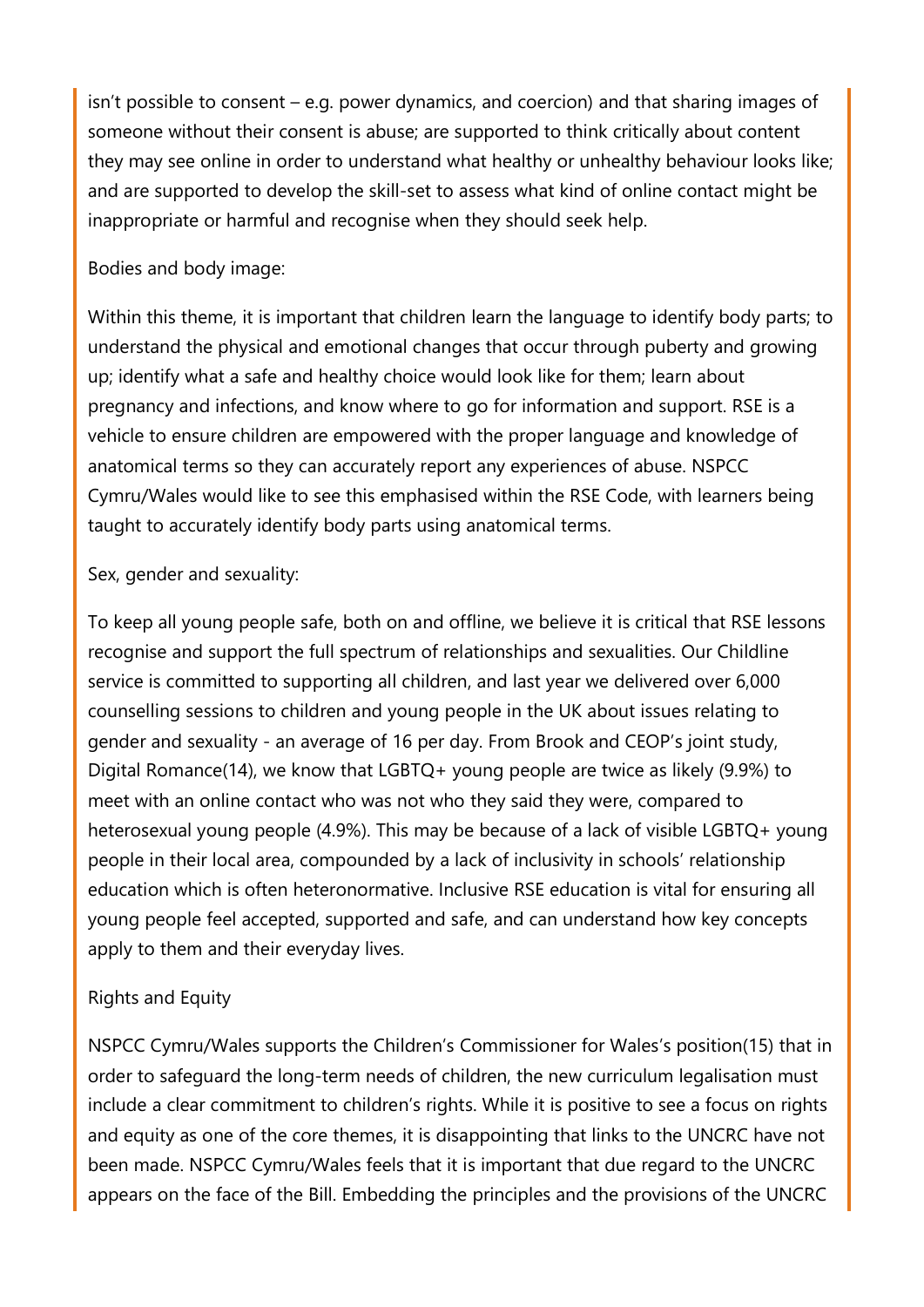within the Bill, will demonstrate Welsh Government's commitment to ensuring that all children in Wales are supported to learn about their human rights.

In addition to strengthening these core RSE themes, NSPCC Cymru/Wales feels it is also important for the RSE Code and statutory guidance to cross reference other relevant Welsh Government guidance that schools need to be aware of in the design and delivery of RSE. This includes Keeping learners safe(16); A Whole Education Approach to Violence against Women, Domestic Abuse & Sexual Violence in Wales(17); Sexting(18); and the forthcoming Peer Sexual Abuse, Exploitation and Harmful Sexual Behaviour Guidance. Clear links are important, as Estyn (2017)(19) found that many school leaders are not aware of Welsh Government guidance and toolkits to support the delivery of healthy relationships education and implement a whole-school approach to preventing violence against women, domestic abuse and sexual violence.

To help ensure consistency, NSPCC Cymru/Wales would also like to see the RSE Code and statutory guidance supported by a comprehensive list of key concepts. This should include definitions around sex, sexuality, gender, gender identity, transgender, gender based violence, neglect, domestic abuse, emotional abuse, physical abuse, and sexual abuse. These definitions should be derived from legislation, guidance and academic or reputable sources so all schools have a shared understanding of core concepts. We recommend utilising the key concepts glossary produced by the Sex and Relationships Education Expert Panel(20).

As explored in more detail in Q2.1 and Q2.2, to successfully safeguard children and young people and implement an inclusive RSE curriculum, NSPCC Cymru/Wales believes the RSE Code and guidance needs a strong focus on how to design and deliver content in a trauma-informed way. Embedding a trauma-informed approach to RSE would mean acknowledging that 1 in 5 children have a history of trauma and abuse(21), and developing a sensitive and thoughtfully tailored approach to teaching to minimise the risk of unintended harm and ensure that no child feel stigmatised or unintentionally blamed if they have experienced abuse or neglect. This includes ensuring that there are no victimblaming narratives, an onus on young people to keep themselves safe, or graphic content that is liable to provoke distress. Content should instead reinforce positive messages about all children's value and worth. While it is very important that children understand what constitutes inappropriate or abusive behaviour, RSE needs to deliver an explicitly clear message that as a child they are never responsible for stopping abuse, and if they ever feel worried or concerned they can always speak to a trusted adult who will respond appropriately.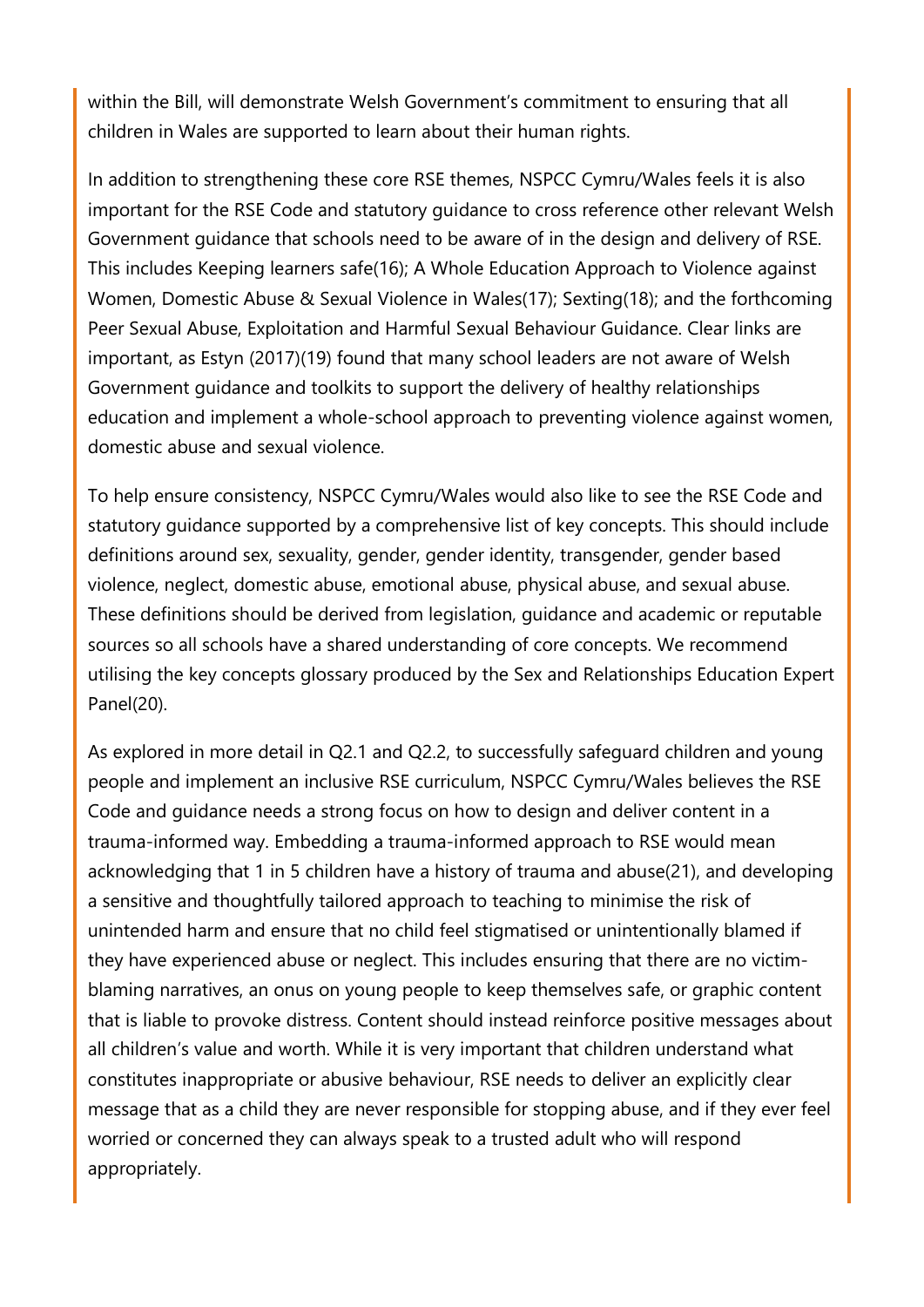A trauma-informed approach relies on teachers and school staff being primed with the knowledge that some children will have been traumatised by their previous experiences and have the skills they need to understand their responsibility to act on clues that children might leave that something is wrong (e.g. through changes in behaviour), and be confident in acting on those concerns so children are supported and kept safe from harm. There are 6 guiding principles to trauma-informed practice, including safety; trustworthiness and transparency; collaboration and peer support; empowerment; choice; and awareness of the intersectionality of identity characteristics(22). It is vital that these principles are at the heart of RSE curriculum, as they provide a helpful framework for working with children and young people to ensure that they can achieve their academic potential and feel happy and safe in the school environment.

NSPCC Cymru/Wales supports the inclusion of co-production being one of the core principles for embedding RSE in the curriculum, as detailed above, collaboration and peer support, empowerment and choice are some of the key tenets of a trauma-informed approach. NSPCC Cymru/Wales believes that co-production with young people is a means to not only ensure the relevance of the curriculum, but that content also is inclusive, is conscious of, sensitive and adapts to the experiences and needs of young people. In seeking to develop inclusive and relevant RSE, teachers should speak directly to young people to ascertain what additional needs they may have, and then work together to see how these might be better accommodated in the school setting. This should include young people being regularly consulted on the issues they're most impacted by, the kinds of language and expression most useful for supporting them to navigate RSE, commenting on any policies and making a meaningful contribution to RSE planning. It is important that examples of how to co-produce RSE with children and young people are included within the statutory guidance. We recommend signposting to the AGENDA(23) and Primary AGENDA resources(24), which include a wide range of activities teachers can utilise to develop co-produced and relevant RSE content. NSPCC Cymru/Wales also feels that it is important that children and young people will be meaningfully consulted and involved in co-constructing the RSE Code and statutory guidance. We would like more clarity on how and when young people will be involved in this work, and a plan in place for this to be facilitated.

# **1.3 Do you think there is a need for legislation to deliver what this Bill is trying to achieve?**

*(we would be grateful if you could keep your answer to around 500 words)*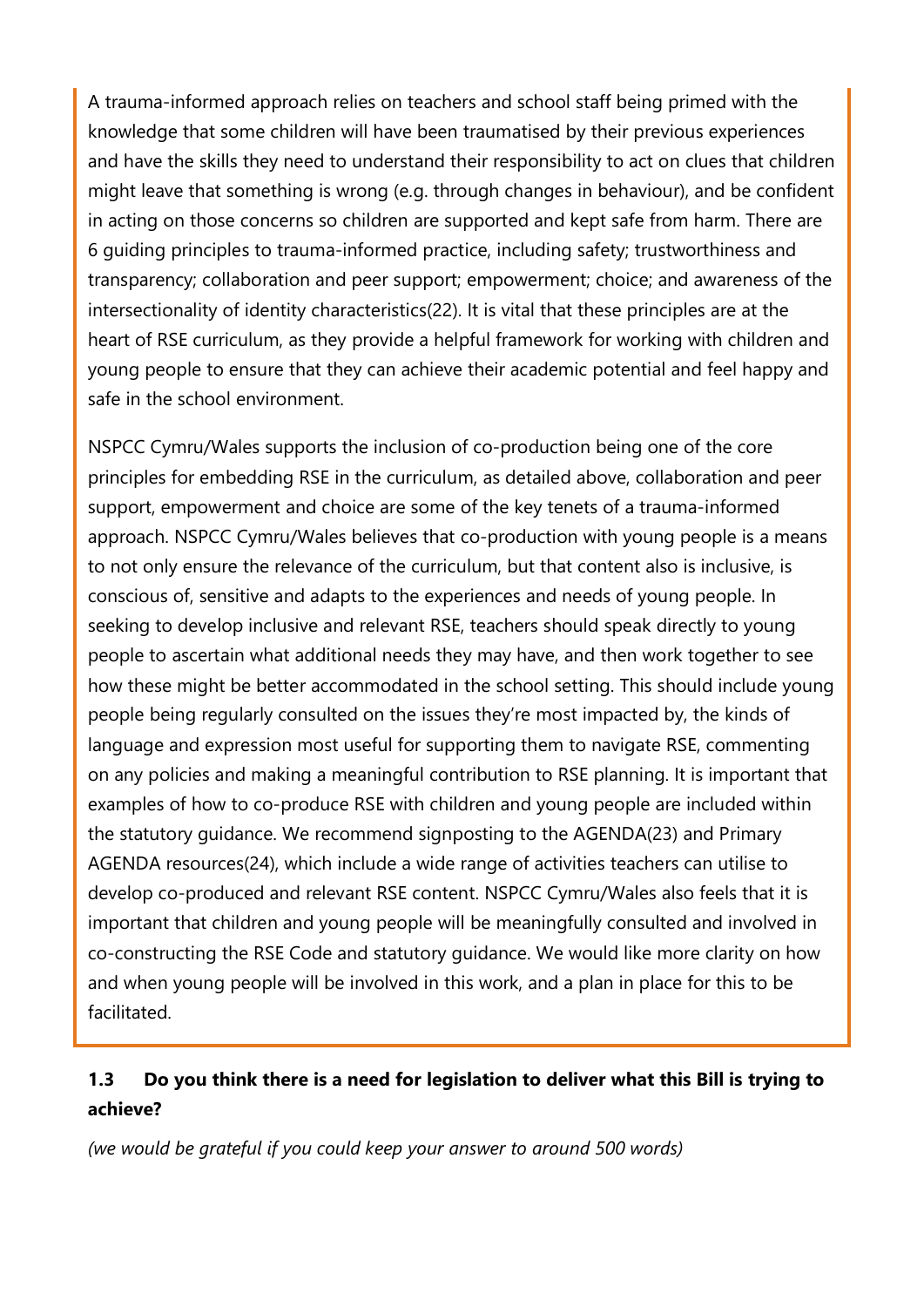NSPCC Cymru/Wales believes that legislation needs to be in place to provide a clear legal and policy framework, that will be necessary for successfully delivering on the contents of the Bill. Legislation on RSE is crucial, as existing evidence has shown that non-statutory provision has resulted in a wide variation in the quality and quantity of RSE that children receive across the UK. For example, the Sex Education Form and the National Education Union carried out a survey with 1001 young people and found that 20% were not taught about the signs of an abusive relationship, and 23% did not learn anything about how to tell if a relationship is healthy(25). In their survey, Terrance Higgins Trust revealed that the vast majority of young people were not taught about consent (75%), LGBT sex and relationships (95%) or gender identity (95%)(26). It also showed that one in seven young people did not receive any RSE at all, and over half (61%) received RSE just once a year or less(27). As highlighted by the Sex and Relationships Education Expert Panel(28), RSE is Wales is rarely inclusive; too often biological without enough focus on rights, equity, emotions and relationships; and not reflective of children and young people's lived experiences. As the expert panel cautioned within their report, without legislative change RSE will continue to be poorly resourced, 'will remain a low priority for schools, be narrowly conceived and children and young people's rights, needs, questions and concerns are not sought or met and where sex, gender, sexuality and relationship inequalities and inequities remain unchallenged and endure' (p. 10).

## **2. The Bill's implementation**

# **2.1 Do you have any comments about any potential barriers to implementing the Bill? If no, go to question 3.1**

*(we would be grateful if you could keep your answer to around 500 words)*

#### Professional Development

Evidence suggests that RSE is more likely to be effective when delivered by teachers who have on-going, high quality training, and are confident in their role(29). NSPCC Cymru/Wales is concerned, that a growing body of evidence indicates that many teachers have not had adequate training to support confident and high quality RSE delivery(30). Recent evidence from NSPCC, has shown that nearly half of teachers surveyed in England lacked the confidence to teach compulsory RSE lessons(31). In Wales, the Sex and Relationships Education Expert Panel(32), highlighted that few RSE teachers had the training needed to feel equipped to deliver these lessons. Without specialist RSE training,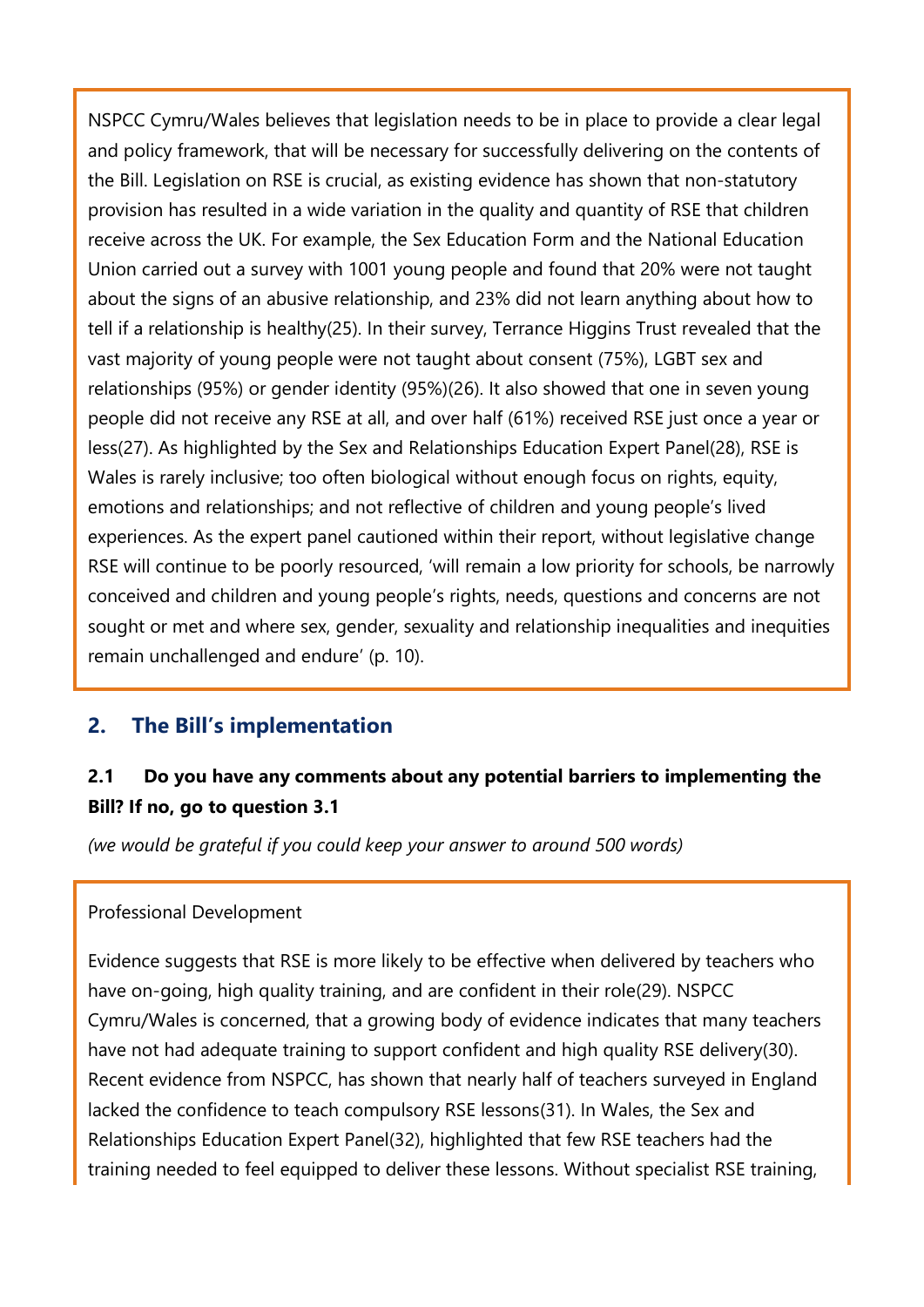teachers may avoid addressing sensitive or challenging issues, which may fail to adequately include, and safeguard all children.

While the RSE Code and statutory guidance will provide an important starting point for schools in designing their inclusive content, NSPCC Cymru/Wales believes that this needs to be supported by a programme of ongoing professional development on RSE. This would support schools to map out the issues that are most relevant to their learners, and be more confident in creating and delivering their new inclusive RSE curriculum in a trauma-informed way. As discussed more fully in Q3, NSPCC Cymru/Wales believes it is vital that this includes training for teachers and school staff to ensure they are equipped with the tools to spot signs and symptoms of abuse, sensitively interact with a child who is disclosing and are confident in taking action to support that child.

NSPCC Cymru/Wales also supports the recommendation made by the Sex and Relationships Education Expert Panel(33), that provision is made for a designated RSE lead practitioner with protected hours in every school to help guide and develop the RSE curriculum and embed a whole school approach. A fully trained RSE lead practitioner will have specialist knowledge about safeguarding and will be able to support school staff to confidently deliver trauma-informed content, and training on abuse and neglect. The role also supports promoting best practice, facilitating training alongside collaborating with specialist organisations, and co-producing content with children and young people to produce high quality and relevant RSE(34). NSPCC Cymru/ Wales also recommends that there is a RSE advisor at local authority level.

#### Trauma Informed Approach

With 1 in 5 children experiencing some form of severe maltreatment(35), there is a very strong likelihood that there will be a child sitting in on RSE lessons who has experienced abuse or neglect. This makes it imperative that RSE is trauma-informed, and that teachers and all school staff are primed with the knowledge and skills they need to understand their responsibility to act on clues that children might leave that something is wrong (e.g. through changes in behaviour), and be confident in acting on those concerns so children are supported and kept safe from harm. NSPCC Cymru/Wales is very concerned that RSE is not currently framed within a trauma-informed approach, and that some elements of the proposed curriculum could reinforce feelings of self-blame, shame and guilt for children who have experienced abuse, as explored in more detail in Q2.2.

#### RSE Resources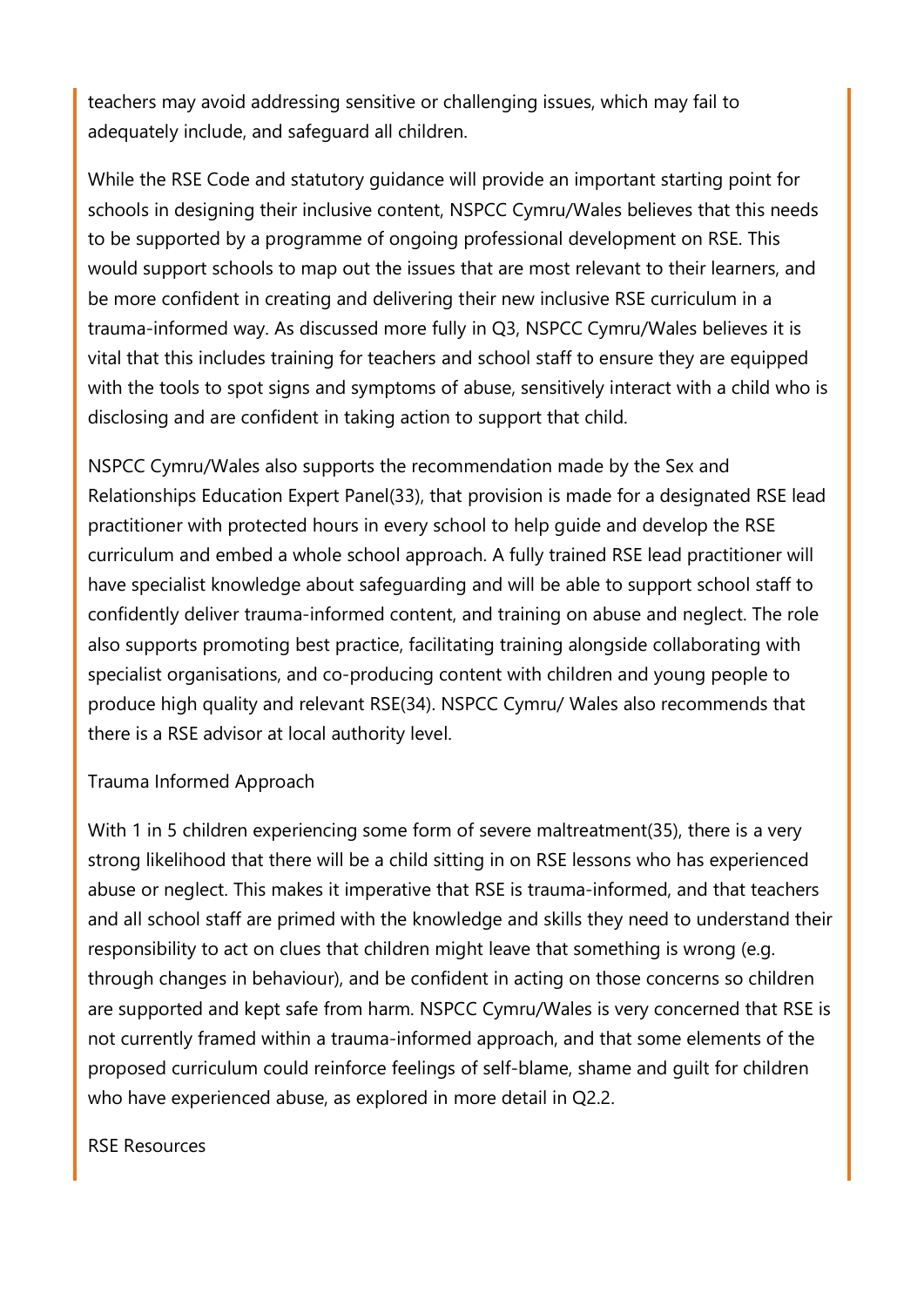NSPCC Cymru/Wales is concerned that a lack of high quality, evidenced based resources could be a barrier to the successful delivery of inclusive RSE. Schools need reputable, evidence-based, medically accurate and trauma-informed resources on RSE to drawn on. This is particularly important given that resources with inaccurate, misleading or graphic content can cause harm to children, including vicarious trauma and distress.

### Engaging with Parents and Carers

Engaging with parents/carers is vital when effectively embedding a whole school approach to RSE, and this becomes even more essential within the new curriculum where parents no longer have a right to withdraw their children from RSE. Good communication and transparency between schools and parents/carers is essential in building trust and confidence in the teaching of RSE. It can also provide an opportunity to consider contextual safeguarding, and to open a dialogue within the community about what healthy or unhealthy relationships look like, enabling more people to be able to identify concerning situations and feel confident to act to protect children from harm. One of our concerns is that the curriculum does not set out detailed guidance on how to effectively engage with parents/carers around RSE.

## **2.2 Do you think the Bill takes account of these potential barriers?**

*(we would be grateful if you could keep your answer to around 500 words)*

#### Professional Development

NSPCC Cymru/Wales is pleased to see an agreement from Welsh Government that 'professional learning will be required in order for teachers to gain the knowledge and confidence to embed relationships and sexuality education within their teaching'(36). However, we are concerned that while it has been recognised by some innovation schools that there will be an additional cost for professional learning for RSE(37), no dedicated funding has yet been allocated to support RSE training and resources. There is a significant risk that the opportunity to protect children from harm will be undermined if teachers/school staff do not receive specific RSE training.

It is important that within a whole school approach, where the workforce required to deliver RSE and create a safe and healthy school environment will expand beyond teachers, that RSE training is available to all school staff. While wider school staff may not directly teach school children, staff will regularly engage with children, or have insight into their peer groups and norms, familial situation, and usual or unusual behaviour. A whole school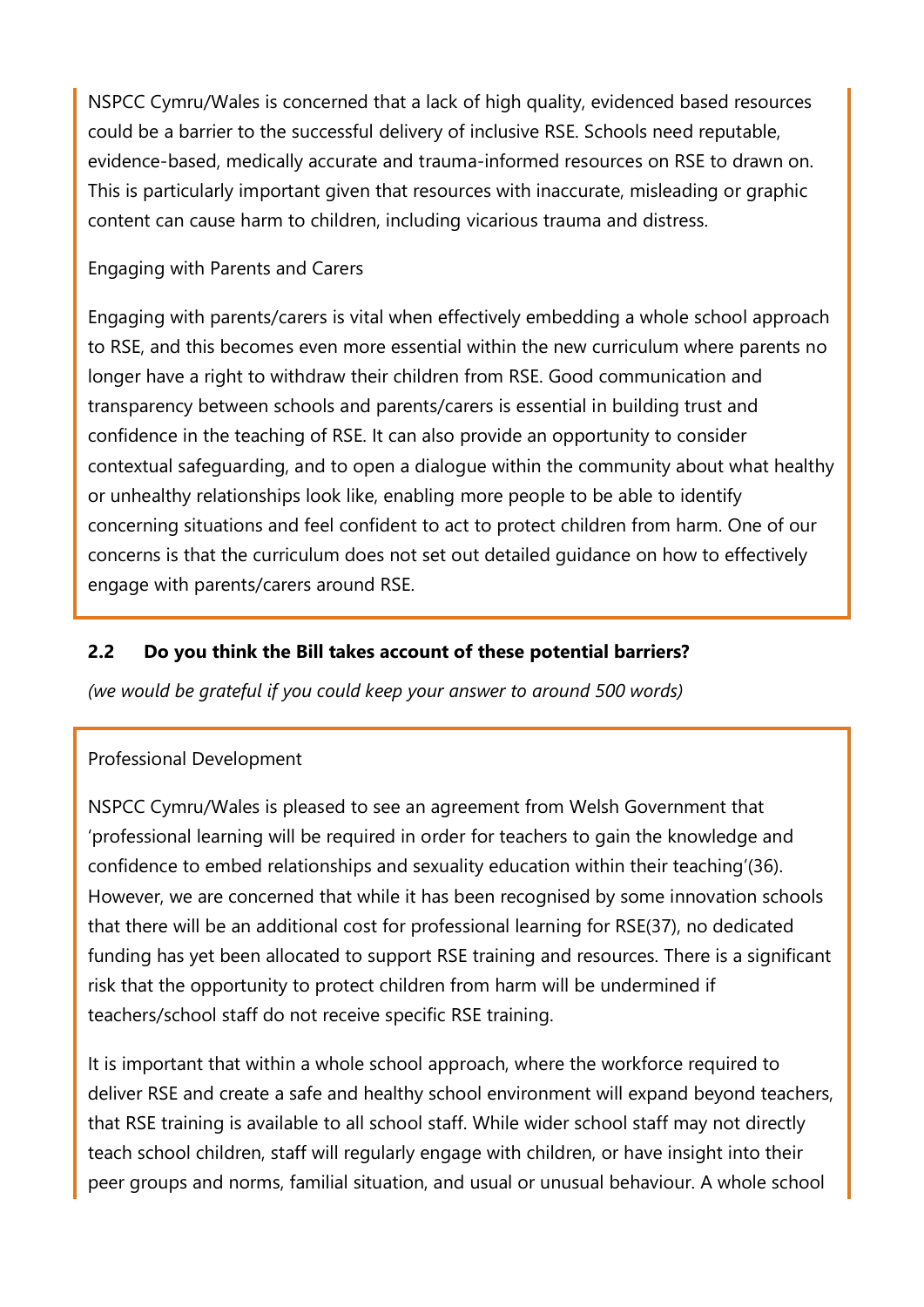approach to safeguarding requires that the entire school has a shared understanding of their responsibilities, and are equally able to recognise and respond to signs of concerning behaviour. Furthermore, how incidents of peer abuse and/or problematic sexual behaviour are responded to directly affects the culture of the school. If handled poorly, an unsafe and unhealthy set of norms can be created which enable peer-on-peer abuse and this and this can also deter other students from disclosing.

NSPCC Cymru/Wales feels that it is vital that Welsh Government ring-fence investment for professional learning on RSE. This must include funding for comprehensive training for teachers and school staff to ensure they are equipped with the tools to help spot signs and symptoms of trauma and abuse, engage in purposeful conversations, and are confident taking action and supporting children through the disclosure journey. NSPCC Cymru/ Wales also recommends that funding is in place for a designated and trained RSE lead practitioner with protected hours and dedicated resources, in every school to support the development of the RSE curriculum, and support RSE training and professional development. NSPCC Cymru/ Wales also recommends that there is a RSE advisor at local authority level.

#### Trauma Informed Approach

As indicated in Q2.1, NSPCC Cymru/Wales is very concerned that the way some of the curriculum elements have been phrased, could reinforce feelings of self-blame, shame and guilt for children, which we know are common responses to experiencing abuse and neglect(38). We are very concerned about the choice of wording in two of the sections in the Health and Wellbeing AoLE. In the section 'Healthy relationships are fundamental to our well-being'(39), we find the use of the term 'need to be aware of how to keep safe', very problematic as it places the responsibility for staying safe from violence and abuse on children and young people.

NSPCC Cymru/Wales has similar concerns about wording used in the 'Specific considerations' section, which states that children and young people 'will need to recognise unwanted attention and learn how to respond appropriately'(40). These kinds of narratives can serve to individualise the problem of child abuse, and place an onus on young people, when we really should be conveying to children that they have a right to safety and it is the responsibility of everyone in the community to uphold that right. While it is very important that children understand what constitutes inappropriate or abusive behaviour, we need to be explicit that as a child they are never responsible for stopping this, and should instead speak to a trusted adult who can respond appropriately on their behalf. NSPCC Cymru/Wales feels that it is vital that these elements of the curriculum are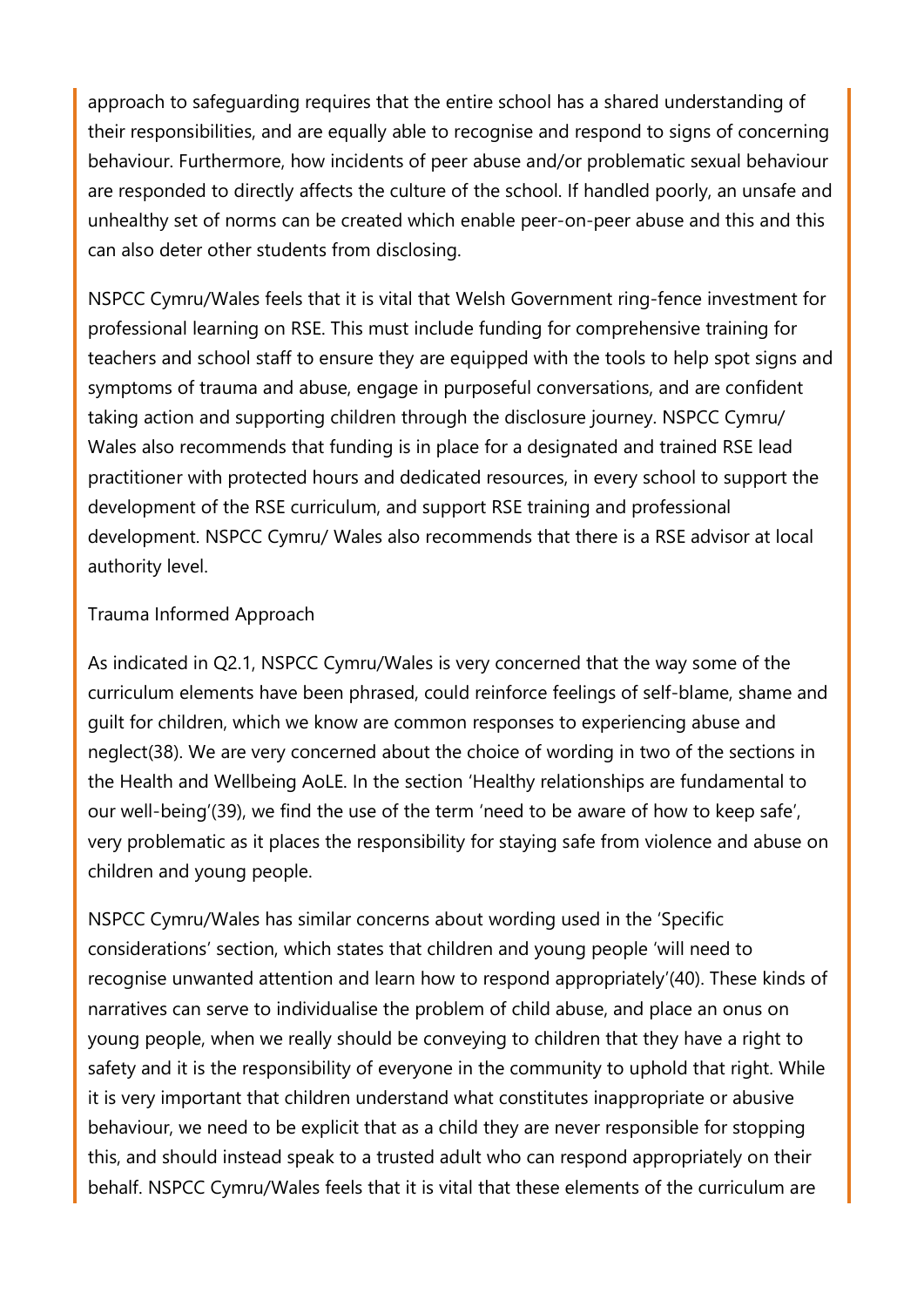addressed and reframed. We would like the first statement changed to: 'need to be aware they have a right to safety', and the second to 'can recognise abusive or inappropriate behaviour and know how to seek support if they feel worried or concerned'.

### RSE Resources

NSPCC Cymru/Wales welcomes the commitment from Welsh Government to audit the existing RSE resources on Hwb to assess the extent to which they are fit for purpose, and to develop new resources if needed. However, we believe that any resources on Hwb should be from reputable, expert and credible sources, that are evidence-based and medically accurate. It is also important to ensure that resources on Hwb are traumainformed, and are sensitive to pupils' experiences. Some children may have already been exposed to, or be at risk of exposure to, the experiences and content being taught. It is vital that RSE resources on Hwb do not exhibit any victim-blaming narrative or graphic content that is liable to provoke distress. NSPCC Cymru/Wales supports the recommendation from the Sex and Relationships Education Expert Panel(41) to develop a RSE Hwb zone on the existing website.

### Engaging with Parents and Carers

NSPCC Cymru/Wales would like to see the statutory guidance include information for schools on how to engage with parents/carers around RSE, and how to manage any challenging situations and parental worries. The guidance must provide teachers with clear evidence about the crucial role RSE plays in safeguarding children and young people. In 2019, the Department of Education published two guides for parents on Relationships, Sex and Health Education for primary(42) and secondary(43) age pupils in England to communicate RSE content. Similar guidance for parents /carers in Wales could help inform and reassure any parents who have concerns about content. Schools should also recognise that parents might need support and guidance in talking about relationships, sex and sexuality at home, and they should be provided with evidence based information resources from schools to help foster discussions.

## **3. Unintended consequences**

# **3.1 Do you think there are there any unintended consequences arising from the Bill? If no, go to question 4.1**

(we would be grateful if you could keep your answer to around 500 words)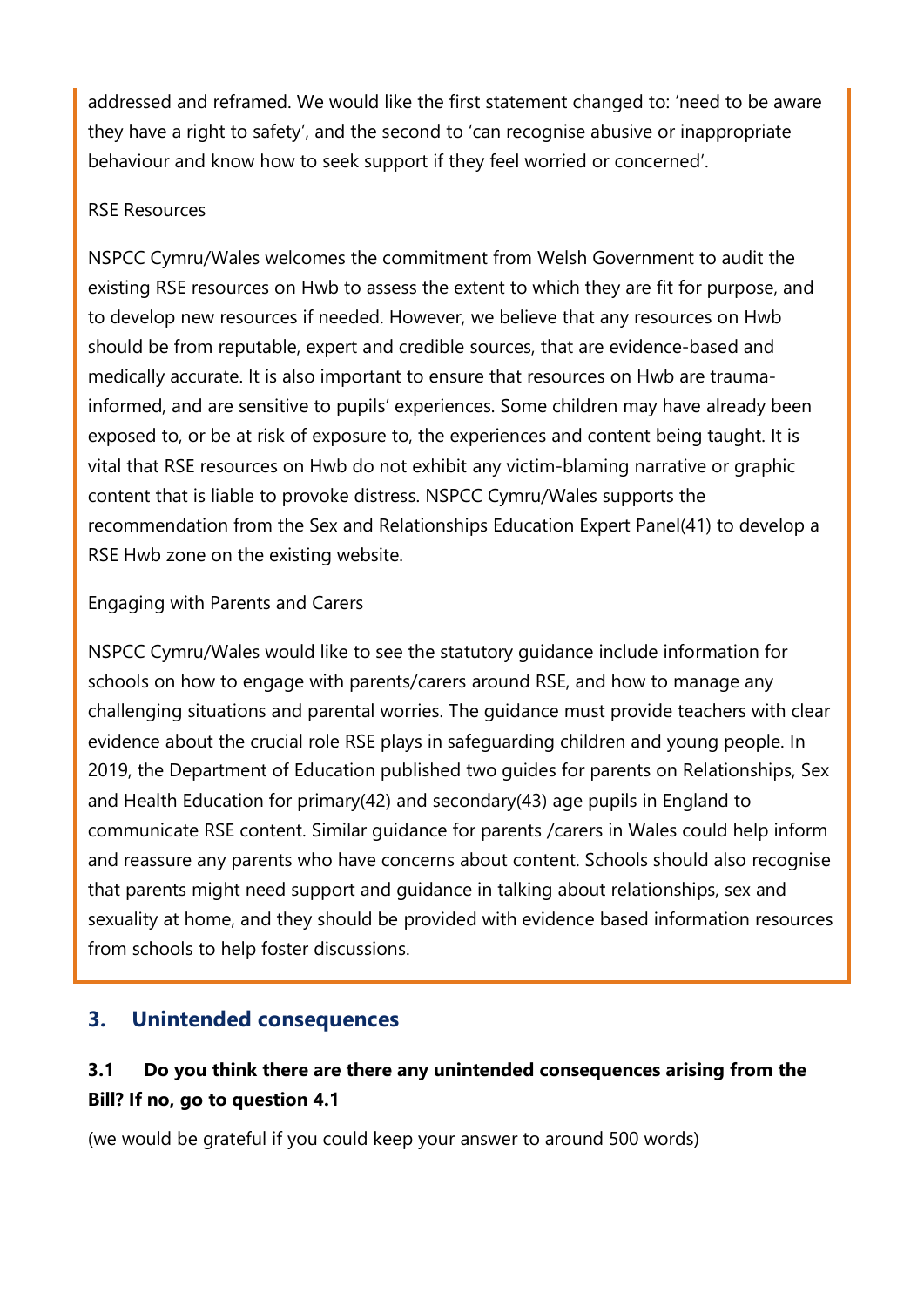There is a growing body of evidence that shows one of the positive consequences of good quality RSE, is that it can improve children's understanding of what constitutes abuse or unhealthy behaviour and increase the likelihood of them coming forward to disclose experiences of abuse(44). An international Cochrane Study for example, reported that students who had participated in child sexual abuse prevention programmes were more likely to disclose abuse, than those who had not(45). If delivered effectively, the new RSE curriculum could lead to an increase in children speaking out earlier about any abuse experienced, and adults taking action to help them at an earlier opportunity.

It is vital to ensure that when children do speak out about abuse and neglect, that they have a positive disclosure journey. However, NSPCC research shows that when children and young people do speak out about abuse, adults don't always recognise their attempts, understand or react appropriately(46). This can mean that a child doesn't get the support they need at the earliest opportunity. NSPCC research also shows that adults are not always confident about knowing what to say and do in the moment a child starts to disclose(47). With research indicating that teachers are the mostly likely professional to receive disclosures of abuse from children(48), it is vital that Welsh Government invest in comprehensive training for all school staff, so they are equipped with the confidence and skills needed to spot signs and symptoms of abuse and neglect, and know how to sensitively and appropriately respond to disclosures and interact with a child who is disclosing.

# **4. Financial implications**

# **4.1 Do you have any comments on the financial implications of the Bill (as set out in Part 2 of the [Explanatory Memorandum\)](https://senedd.wales/laid%20documents/pri-ld13294-em/pri-ld13294-em%20-e.pdf)? If no, go to question 5.1**

*(we would be grateful if you could keep your answer to around 500 words)*

As noted in Q2.2, NSPCC Cymru/Wales welcomes the agreement from Welsh Government that professional learning will be required in order for teachers to gain the knowledge and confidence to embed relationships and sexuality education within their teaching. However, we are disappointed that financial resources have not been specifically allocated to schools for professional learning on RSE. For the first time in Wales, it will be mandatory for all children to learn about how to recognise abusive or unhealthy relationships and know how and where to seek support. There is a significant risk that this opportunity to protect children will be undermined if teachers and other school staff do not receive appropriate training and support to deliver the RSE curriculum in a trauma-informed way.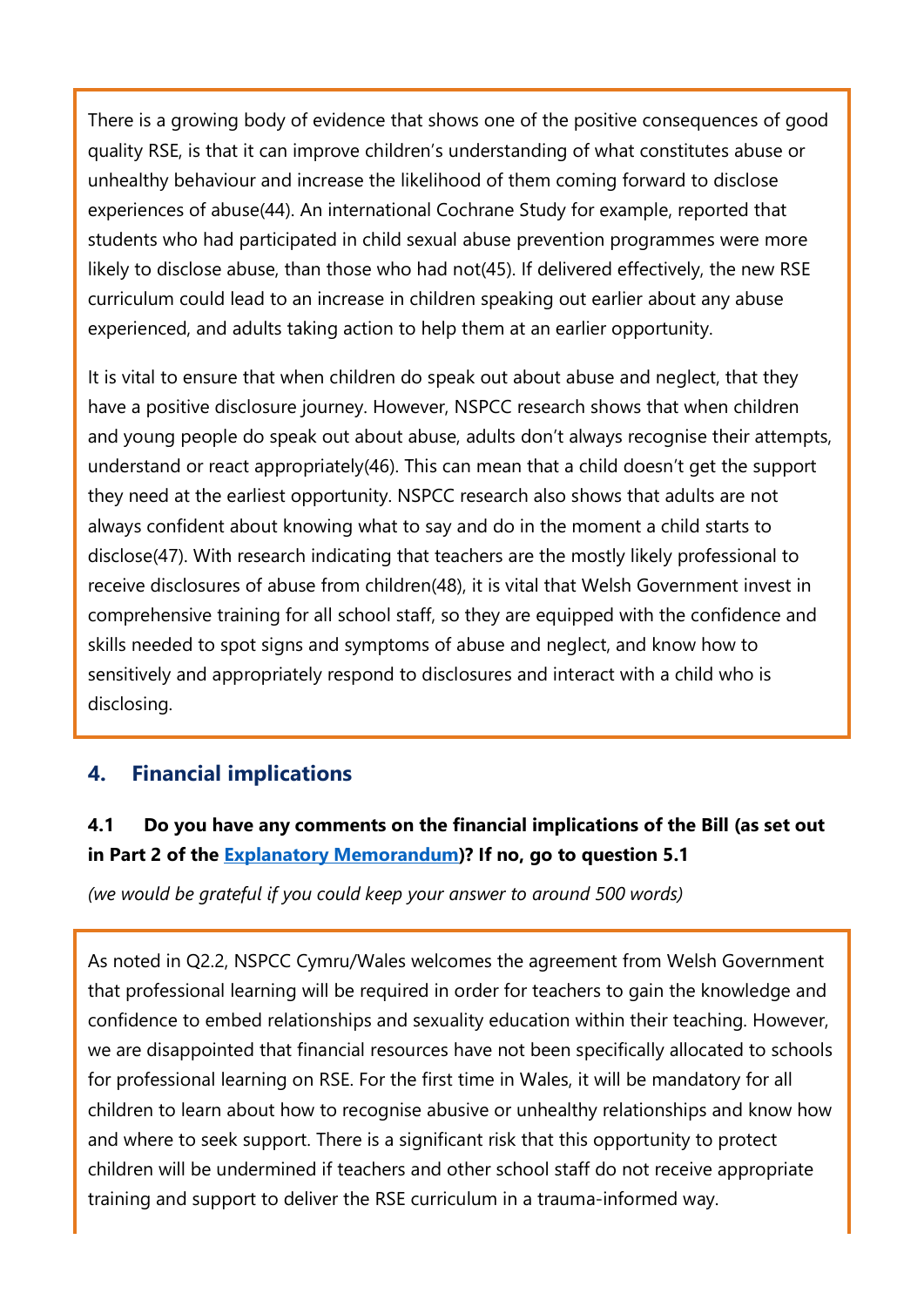NSPCC Cymru/Wales feels that for this to be realised, Welsh Government must identify ring-fenced investment in three key areas for RSE:

Professional learning on RSE

This investment would enable schools to map out the issues that are most relevant to their learners, and be more confident in creating and delivering their new inclusive RSE curriculum in a trauma-informed way. It should also include funding for comprehensive, training for teachers to ensure they are equipped with the tools to help spot signs and symptoms of trauma and abuse, sensitively interact with a child who is disclosing and are confident in taking action and supporting children through the disclosure journey.

• RSE Lead Practitioner

NSPCC Cymru/ Wales also recommends that funding is in place for a designated and trained RSE lead practitioner with protected hours and dedicated resources, in every school to support the development of the RSE curriculum, and support RSE training and professional development. NSPCC Cymru/ Wales also recommends that there is a RSE advisor at local authority level.

• Dedicated Funding for RSE Resources

NSPCC Cymru/Wales would also like to see dedicated funding made available for schools for RSE resources.

# **5. Powers to make subordinate legislation**

**5.1 Do you have any comments on the appropriateness of the powers in the Bill for Welsh Ministers to make subordinate legislation (as set out in Chapter 5 of Part 1 of the [Explanatory Memorandum\)](https://senedd.wales/laid%20documents/pri-ld13294-em/pri-ld13294-em%20-e.pdf). If no, go to question 6.1.**

*(we would be grateful if you could keep your answer to around 500 words)*

# **6. Other considerations**

-

## **6.1 Do you have any other points you wish to raise about this Bill?**

*(we would be grateful if you could keep your answer to around 1000 words)*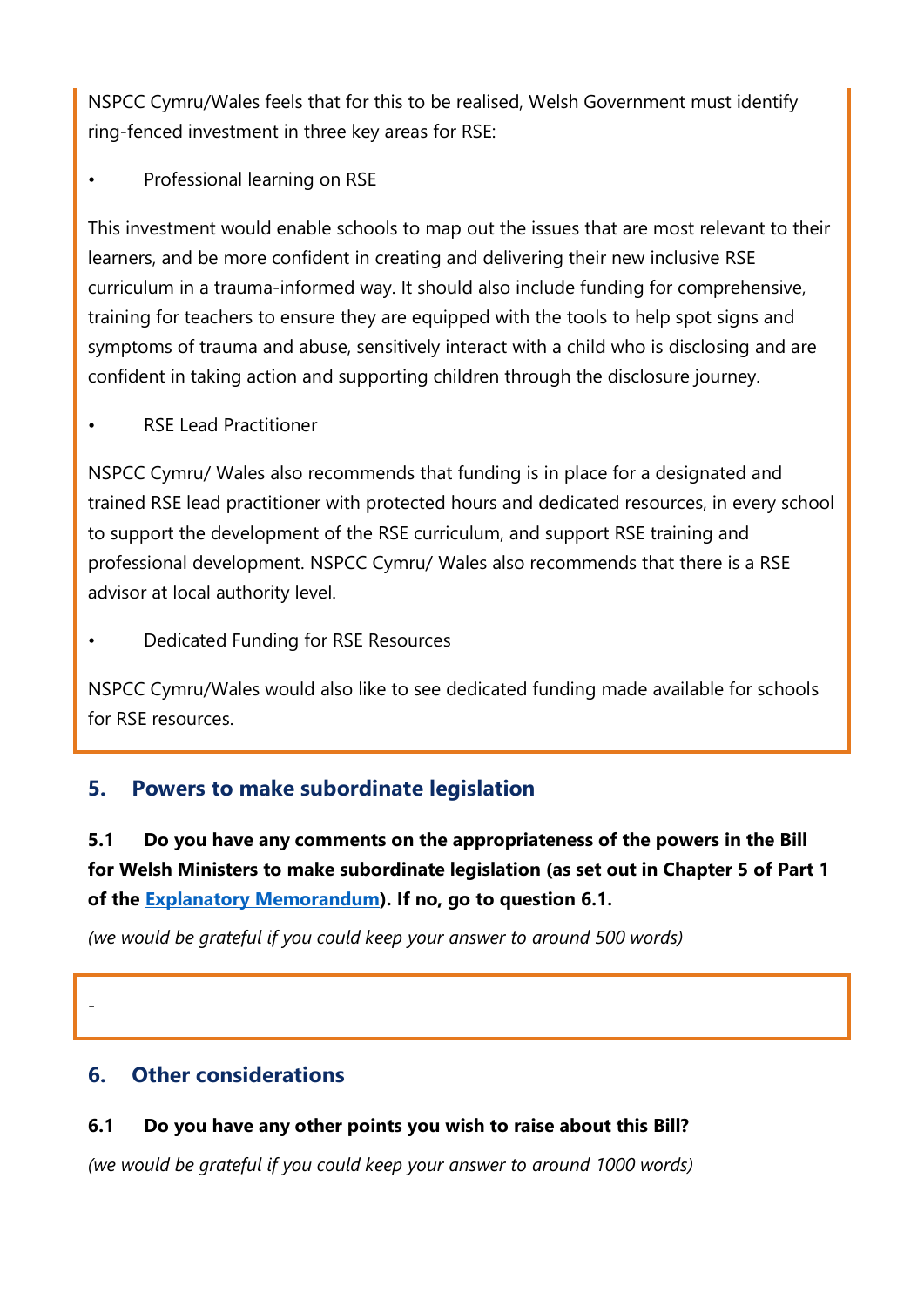NSPCC Cymru/Wales has not commented on other elements of the new curriculum, but the importance of getting the design and delivery of RSE right is crucial if we are to fulfil the four purposes of the new curriculum, and keep children safe from harm. As we have set out in this response, we believe that the four purposes cannot be achieved without strengthening safeguarding on the face of the Bill. For all children to successfully fulfil the four purposes and become healthy confident individuals, the new compulsory curriculum in Wales needs to provide a platform for learners to understand that under the UNCRC they have a right to be treated with respect, that they have a responsibility to treat their peers with respect; that they are able to identify healthy and unhealthy relationships and know how to seek help if they ever feel worried or concerned. By embedding this safeguarding culture across school life and neighbourhoods, through a whole school approach, there is a real opportunity to alter what communities and peer groups see as normal or acceptable behaviour, and rally everyone together to support and protect children from harm.

NSPCC Cymru/Wales is concerned that not all of the 11 Recommendations made by the Sex and Relationships Education Expert Panel(49), and accepted in principle by the Cabinet Secretary for Education(50) have been implemented in the design of the new RSE curriculum. Made in a statement in Plenary on the 22nd May 2018, the Cabinet Secretary for Education was clear that the recommendations were accepted in principle, in order to facilitate a strategic and holistic approach to improving RSE.

"I am not looking to tinker around the edges; my vision is that we transform the way this area of study is delivered, now and in the future" (Cabinet Secretary for Education, 2018: point 322)

"By taking forward the recommendations of the expert panel, and so driving real improvement in the quality of RSE provision, we will be contributing to making Wales a healthier, happier and more connected place" (Cabinet Secretary for Education, 2018: point 323)

While some of these recommendations have been incorporated, there is no explanation for why the other recommendations, such as the provision for a dedicated RSE lead in schools, a dedicated RSE local authority lead and a policy-practice-research network, have not been addressed. NSPCC Cymru/Wales would like to see an update from the Minister on progress towards the implementation of the 11 recommendations.

As indicated in Q1.2, the NSPCC has produced a large number of evidence based resources to support children's learning, both at primary and secondary school, about sensitive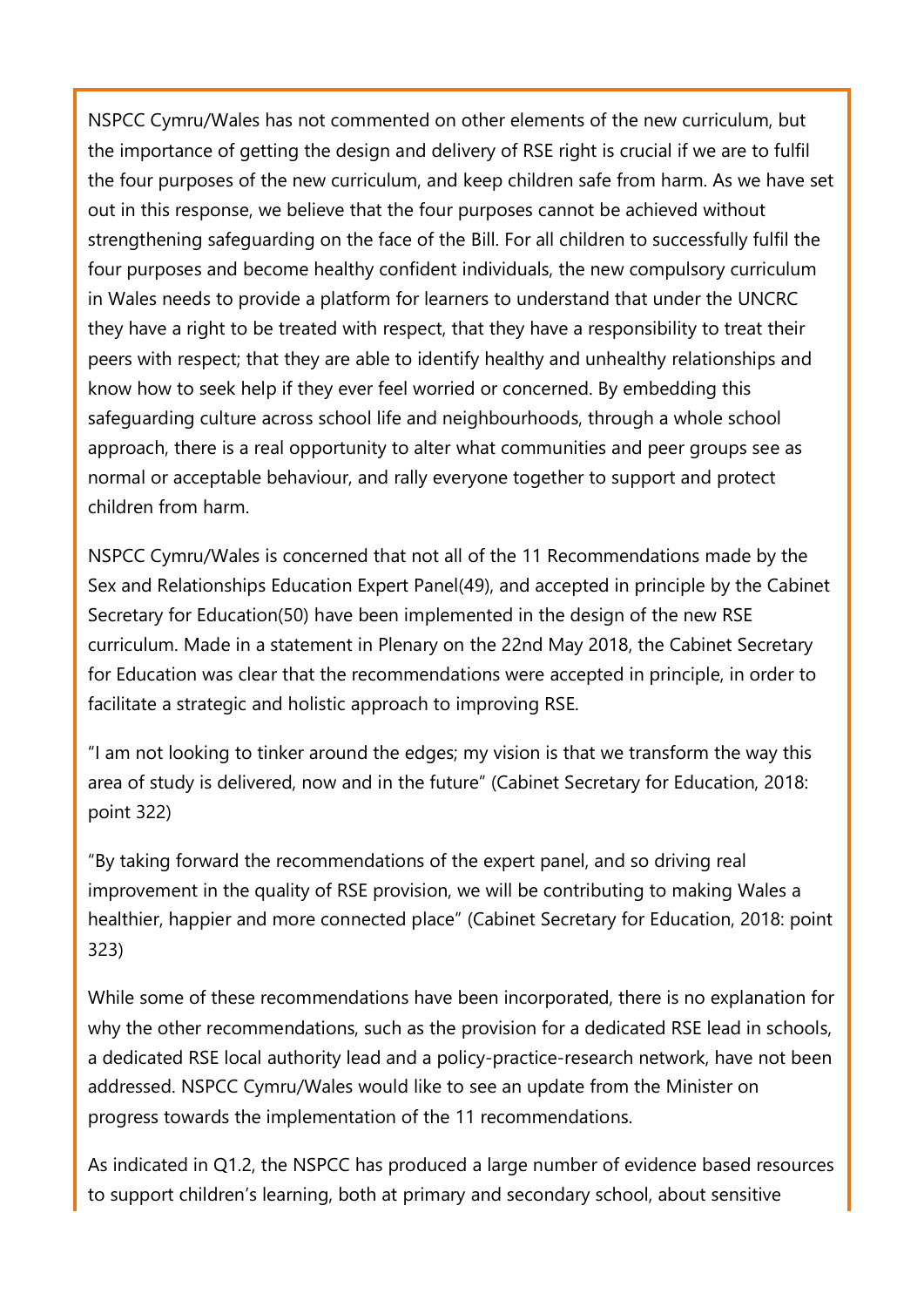subjects in a developmentally appropriate way. We feel these resources can help support the vision within the new curriculum to bring everyone together to support and protect children from harm. This includes our Speak Out Stay Safe programme, which is a free service delivering safeguarding messages to primary school children in a lively, interactive and memorable way. The child-friendly assemblies and workshops help children to understand abuse in all its forms and recognise the signs, and know how to get help and support. The Speak Out Stay Safe programme aims to go into every primary school in the UK every 2 years, although due to COVID-19 restrictions, this service is temporarily a virtual offer. The NSPCC has also developed free PANTS resources (The Underwear Rule) for teachers, including a lesson plan, curriculum links, classroom activities designed to support teachers to teach children about PANTS and help them understand they have a right to stay safe. We have also developed PANTS guidance for parents for speaking to children with learning disabilities, and a British Sign Language video about PANTS. The NSPCC has also recently produced the Let Children Know You're Listening resources, which are designed to support professionals to better listen to a child who is disclosing abuse or neglect. NSPCC's Sharing the Science training and resources(51) offers up-to-date training on child development science and how to share it effectively, which can help school staff to develop trauma informed practice. NSPCC Cymru/Wales would welcome the inclusion of these resources in the statuary guidance and on Hwb, so schools are aware they are available to support RSE teaching, to improve children's understanding of what constitutes abuse and increase the likelihood of young people coming forward to disclose experiences of abuse.

#### List of references

(1) See Welsh Government (2020) CURRICULUM AND ASSESSMENT (WALES) BILL Explanatory Memorandum, Chapter 3 - Purpose and intended effect of the legislation, point 3.53

(2) Radford, L. et al. (2011) Child abuse and neglect in the UK today. London: NSPCC; Office for National Statistics (2020) Child Abuse in England and Wales: March 2020

(3) Radford, L. et al. (2011) Child abuse and neglect in the UK today. London: NSPCC.

(4) See: https://learning.nspcc.org.uk/media/1661/statistics-briefing-harmful-sexualbehaviour.pdf

(5) Office for National Statistics (2020) Child Abuse in England and Wales: January 2020

(6) ONS (2015) Crime in England and Wales: Year ending March 2015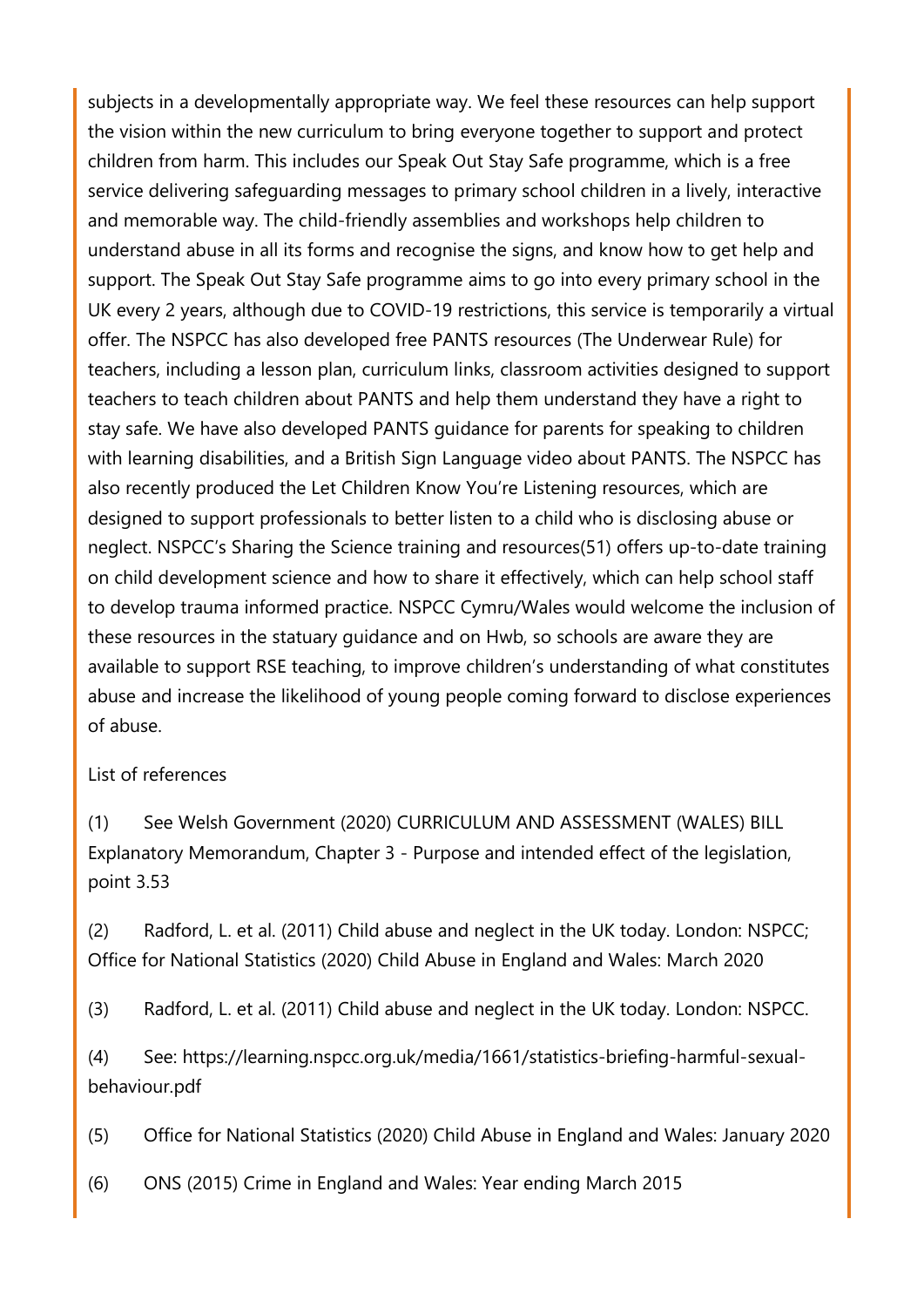(7) Radford, L. et al. (2011) Child abuse and neglect in the UK today. London: NSPCC

(8) Allnock, D. and Miller, P. (2013) No one noticed, no one heard: a study of disclosures of childhood abuse. London: NSPCC

(9) See: https://learning.nspcc.org.uk/services/speak-out-stay-safe

(10) See: https://learning.nspcc.org.uk/research-resources/schools/pants-teaching

(11) See: https://learning.nspcc.org.uk/services/keeping-safe-preventative-education-innorthern-ireland

(12) See: https://www.nspcc.org.uk/globalassets/documents/online-safety/childrensending-receiving-sexual-messages.pdf

(13) Ibid

(14) McGeeney, E., & Hanson, E. (2017) Digital Romance: A research project exploring young people's use of technology in their romantic relationships and love lives. London: National Crime Agency and Brook.

(15) Children's Commissioner for Wales (2018) HUMAN RIGHTS EDUCATION IN THE NEW CURRICULUM: POSITION PAPER OF THE CHILDREN'S COMMISSIONER FOR WALES.

(16) Welsh Government (2015) Keeping learners safe: The role of local authorities, governing bodies and proprietors of independent schools under the Education Act 2002. NB – Keeping learners safe is currently being refreshed.

(17) Welsh Government (2015) Good Practice Guide: A Whole Education Approach to Violence against Women, Domestic Abuse & Sexual Violence in Wales

(18) Welsh Government (2017) Sexting: Responding to incidents and safeguarding learners Guidance for educational settings in Wales. UKCCIS Education Working Group, Welsh Government and the All Wales School Liaison Core Programme.

(19) Estyn (2017) A review of healthy relationships education.

(20) Renold, Emma and McGeeney, Ester (2017) The future of the sex and relationships education curriculum in Wales: Recommendations of the Sex and Relationships Education Expert Panel. [Project Report]. Cardiff: Welsh Government

(21) Radford, L. et al. (2011) Child abuse and neglect in the UK today. London: NSPCC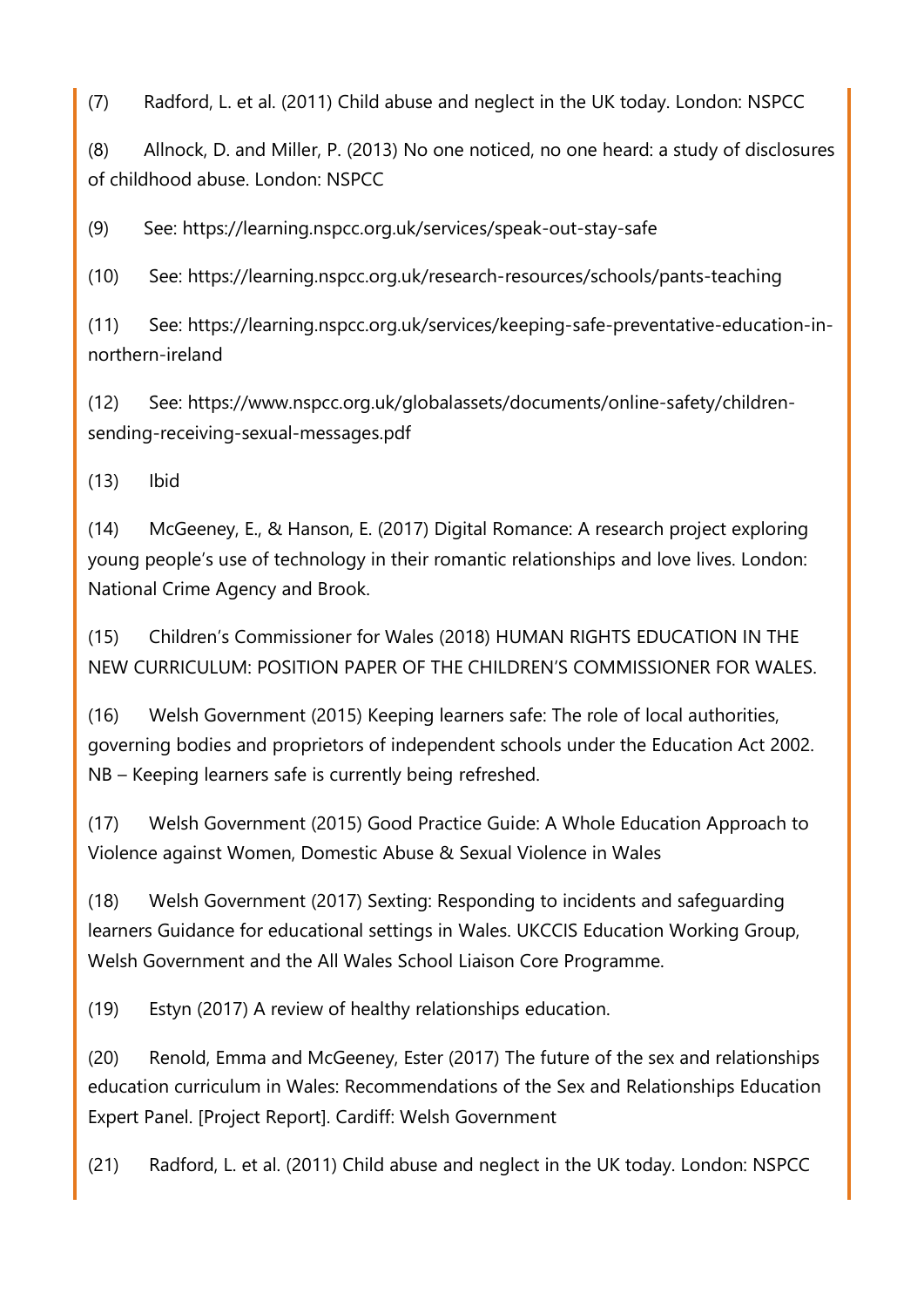(22) See SAMHSA (2014) SAMHSA'S Trauma and Justice Strategic Initiative U.S. Department of Health and Human Services, Substance Abuse and Mental Health Services Administration, Office of Policy, Planning and Innovation

(23) Renold, E. (2016) AGENDA: a young people's guide to making positive relationships matter. Cardiff: Cardiff University, Children's Commissioner for Wales, NSPCC Cymru, Welsh Government, Welsh Women's Aid.

(24) Renold, E. (2019) Primary AGENDA: supporting children in making positive relationships matter. Cardiff: Cardiff University, Children's Commissioner for Wales, NSPCC Cymru, Welsh Government, Welsh Women's Aid.

(25) Sex Education Forum (2018) Young people's RSE poll. NCB.

(26) Terrance Higgins Trust (2016) SRE: Shh… No Talking. LGBT-inclusive Sex and Relationships Education in the UK. London. Terrance Higgins Trust.

(27) Ibid

(28) Renold, Emma and McGeeney, Ester (2017) The future of the sex and relationships education curriculum in Wales: Recommendations of the Sex and Relationships Education Expert Panel. [Project Report]. Cardiff: Welsh Government

(29) See for example: Department for Education (2015) PSHE Education: A Review of Impact and Effective Practice. Department for Education; Kirby, D and Laris, B. A (2009) Effective curriculum-base sex and STD/HIV education programmes for adolescents. Child Development Perspectives, 3 (1), 21-29: Nation, M., Crusto, C., Wandersman, A., Kumpfer, K. L., Seybolt, D., Morrisey-Kane, E and Davino, K (2003) what works in prevention: principles of effective prevention programmes. American Psychologists 58 (6/7), 449-456

(30) See for example, Sex Education Forum (2018) Nearly three in ten teachers deliver relationships and sex education classes with no training.

(31) See: https://neu.org.uk/press-releases/neu-and-nspcc-survey-school-readiness-rselessons-2020

(32) Renold, Emma and McGeeney, Ester (2017) The future of the sex and relationships education curriculum in Wales: Recommendations of the Sex and Relationships Education Expert Panel. [Project Report]. Cardiff: Welsh Government

(33) Ibid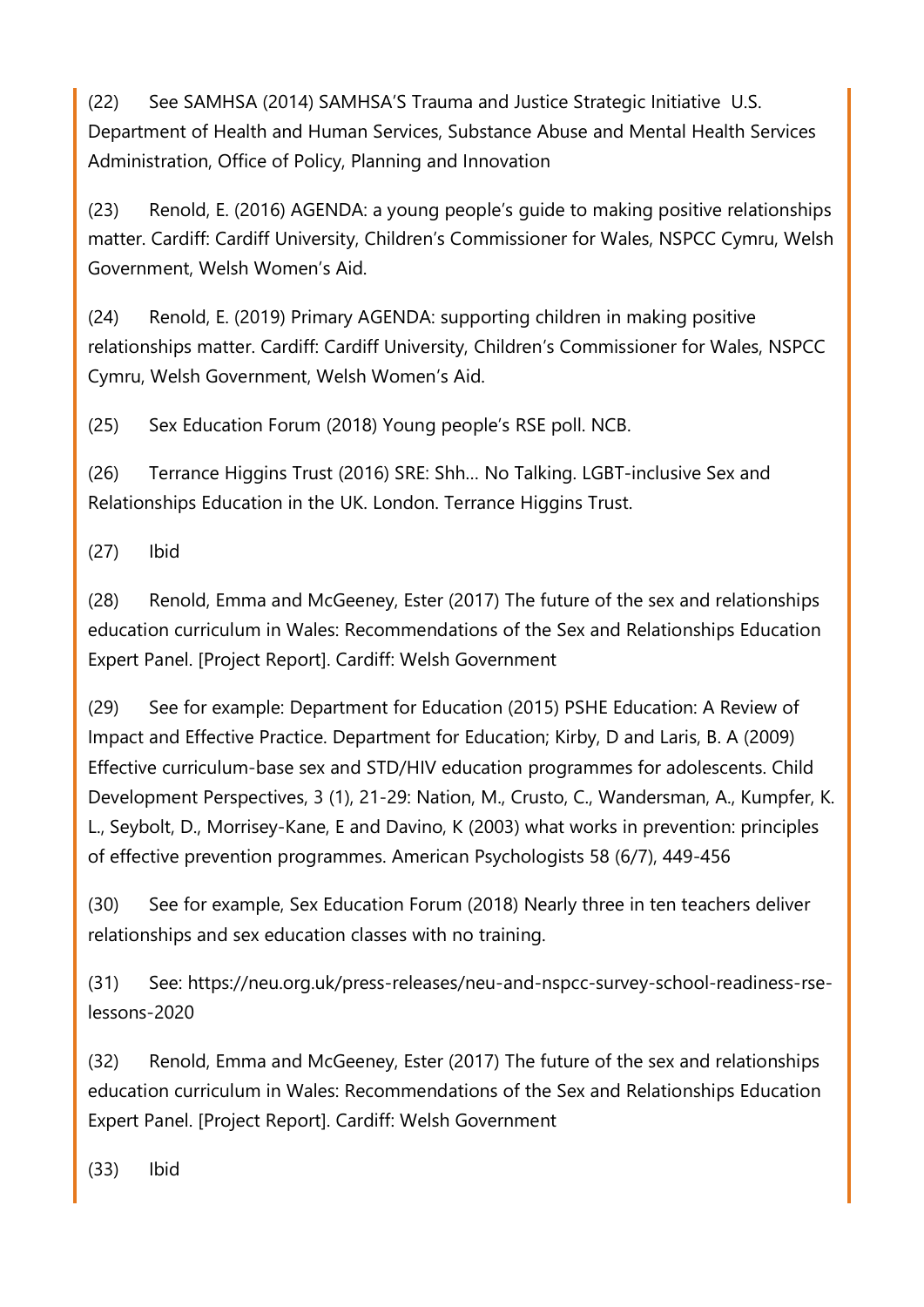(34) Ibid

(35) Radford, L. et al. (2011) Child abuse and neglect in the UK today. London: NSPCC

(36) See Welsh Government (2020) CURRICULUM AND ASSESSMENT (WALES) BILL Explanatory Memorandum incorporating the Regulatory Impact Assessment and Explanatory Notes, Chapter 8 – Costs and Benefits, point 8.296

(37) See Welsh Government (2020) CURRICULUM AND ASSESSMENT (WALES) BILL Explanatory Memorandum incorporating the Regulatory Impact Assessment and Explanatory Notes, Chapter 8 – Costs and Benefits, point 8.297

(38) Allnock, D. and Miller, P. (2013) No one noticed, no one heard: a study of disclosures of childhood abuse. London: NSPCC

(39) See Statements of What Watters, Healthy relationships are fundamental to our well-being section:

(40) See 'Specific Considerations for this Area, Section 2 'What Topics, Themes and Activities will Help Respond to Learners Needs', 'How can settings and schools support learners to recognise that relationships or aspects of relationships may not always be safe or healthy?'

(41) Renold, Emma and McGeeney, Ester (2017) The future of the sex and relationships education curriculum in Wales: Recommendations of the Sex and Relationships Education Expert Panel. [Project Report]. Cardiff: Welsh Government

## (42)

https://assets.publishing.service.gov.uk/government/uploads/system/uploads/attac hment data/file/812593/RSE\_primary\_schools\_quide\_for\_parents.pdf

## (43)

https://assets.publishing.service.gov.uk/government/uploads/system/uploads/attac hment data/file/812594/RSE secondary schools quide for parents.pdf

(44) See: Hollis, V and Chruchhill, G (2018) Understandings children's and teachers' views of the NSPCC's Speak out Stay safe programme. London: NSPCC

(45) Walsh, K., Zwi, K., Woolfenden, S., and Shlonsky, A (2015) School-based education programmes for the prevention of child sexual abuse. Cochrane Database of Systematic Reviews.